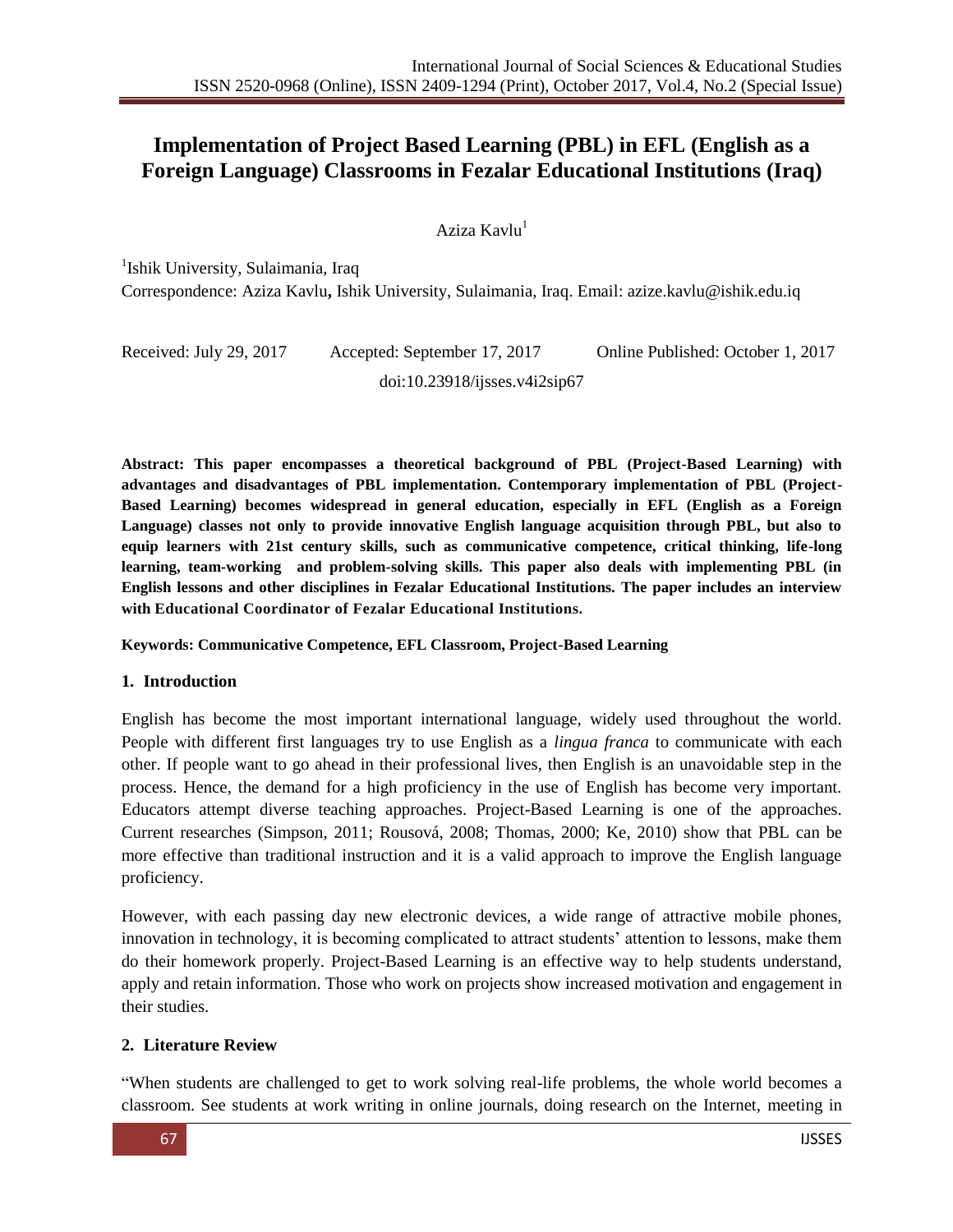groups to plan and create Web sites and digital media presentations, and evaluating their peers for collaboration and presentation skills. This setting and these types of activities have a name and a purpose. It is called project-based learning, and it is designed to engage students and empower them with responsibility for their own education in ways unheard of in traditional classrooms" (Solomon, 2003, p.1-2).

Project-based learning is a comprehensive instructional approach to engage students in sustained, cooperative investigation (Bransford & Stein, 1984). In a simple way, project-based learning is a job that provides connection between a group of learners and gives them some opportunities like taking about the issue close to their hearts, step by step finding out a response and being able to present the results to a wider audience. During the process of preparing and organizing projects students generally encourage and morally support each other when they face the frightening prospect of a public presentation.

According to Collins, Brown and Newman (1989) project-based learning is an approach that allows learners to identify and formulate their own problems. The goals they set as well as the unexpected discoveries they will make during interaction with the environment serve as guides.

Projects usually require several steps and some duration - more than a couple of days and up to a semester. Projects also require cooperative group learning. They may focus on development of a product or performance and require students to conduct research, to solve problems, and to synthesize information. Although projects as a methodology are not a new concept, the model is an effective application to support many tasks facing teachers today by applying authentic assessment, infusing higher-order thinking skills, guiding life choices, and providing experiences that tap individual student interest (Agustina, 2012).

Thomas (2000) emphasized that Project-Based Learning should rely on the curriculum. It is a teaching and learning model; a curriculum development and instructional approach that emphasizes studentcentered instruction by assigning projects

For the students doing a project awareness of their own abilities, probing and representing endings, showing self-confidence that comes from being able to map out a project and seeing it come to fruition is essential. Moreover, it is the joy and frustration of working with others; the pride in gaining important knowledge and insights; the enthusiasm generated by mastering new technologies; and, in the case of presentations of a personal nature, the excitement of sharing a story worth telling.

What is a Project-Defining Term?

- A project is making a plan, doing teamwork and collaboration, trying out and implementing systematic evaluation, reflection, product, and display.
- It is a display of task outcome.
- A project is a job where students decide on the process steps, critical aspects and tasks.
- A variety of language skills should be integrated.
- Students with different ability levels should be able to adapt.
- A project also can be carried out alone in a one-to-one setting, the final results can be displayed.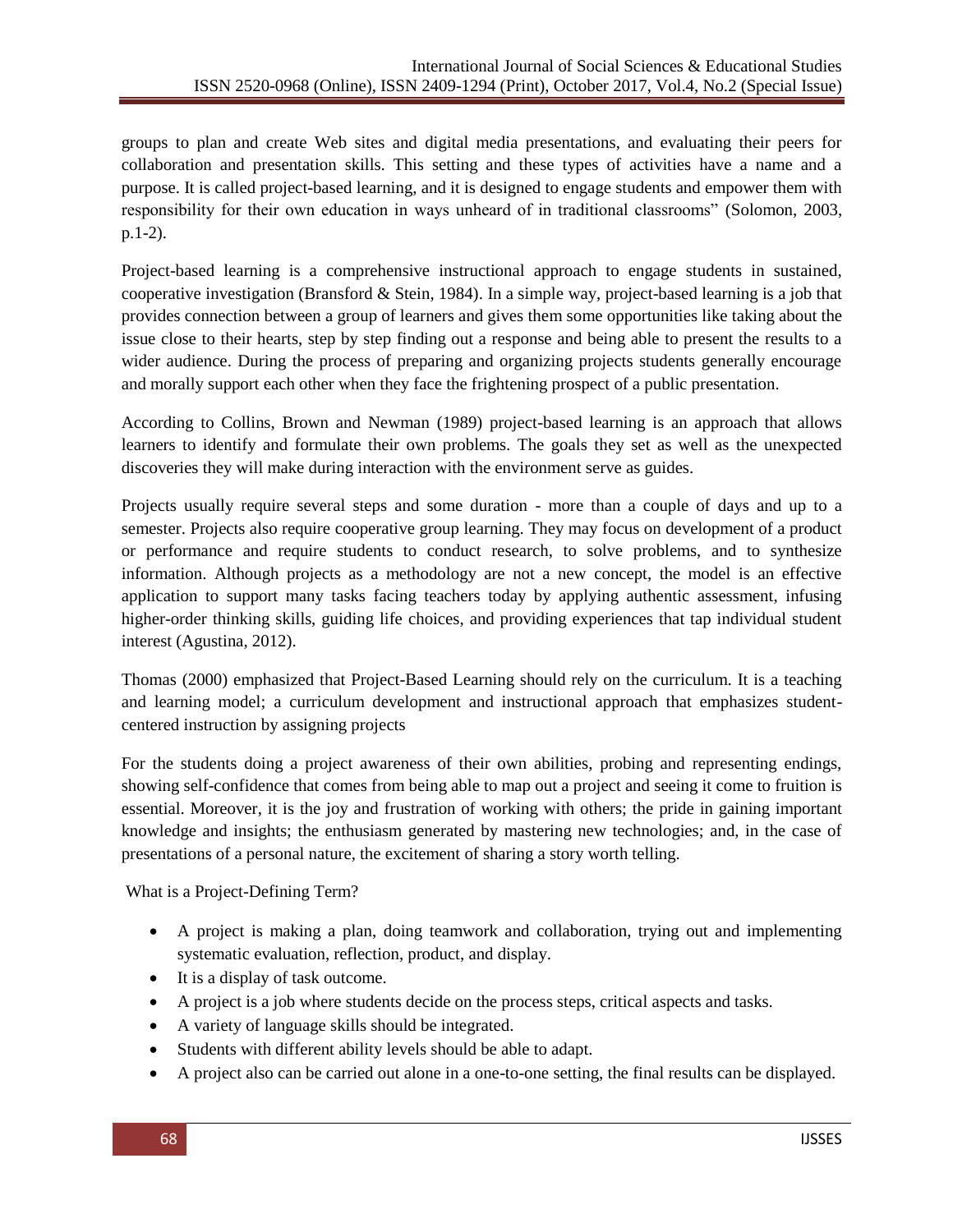• To fulfill the project task, besides improving language skills, projects also improve students' reporting skills- *Reflective Learning.*

The answer to the question 'Why do Projects?' is as follows:

- Project work generally motivates students, especially teens.
- Students enjoy doing project work rather than traditional prescriptive work.
- Project is one of the ways to make shy and low-achiever students do great work in a group.
- Project work goes well with CLIL (Content and Language-Integrated Learning).
- Projects are an effective way of learning, because they are more memorable than simple tasks.
- Projects are meaningful links to students' lives.
- Projects give an opportunity for acceleration to students who are eager to have a fast improvement, students pay more attention and take more seriously projects than everyday routine assignments.

### **3. What is Project-Based Learning?**

Then next question is the most important issue, the main aim of the article was to find out answers to the questions: what is Project Based Learning*,* why do we need to implement it in teaching English as a Foreign Language.

Today"s students who are the future-generation employees or employers, so they should enhance skills like: critical thinking, to be able to see the hidden aspects of a problem, problem-solving, to be able to overcome obstacles, and team-work, to be able to work in harmony with others. And PBL can become a tool for solving problems that people encounter in real life (Rousova, 2008).

Implementing the PBL approach in schools is a path which leads students to the PBL advantages highway. Furthermore, PBL helps students to internalize the above-mentioned skills through preparing, carrying out and presenting their projects.

According to Simpson (2011), the PBL approach opens the door to: communicative competence, authentic learning, learner autonomy, cooperative and collaborative learning, higher-order thinking skills, language proficiency, self-efficacy and self-esteem.

The goals of PBL are broader, however, simply than the development of content knowledge. This approach aims to take learning one-step further by enabling students to transfer their learning to new kind of situations and problems and to use knowledge more proficiently in performance situations (Barron & Darling-Hammond, 2008).

The project opens a door, allowing students to interact with their topic on a level that pushes their comprehension and involvement deeper. It may encourage students to become more fully cognizant of their own belief system (Minerich, 2001).

The ability to develop multiple and alternative perspectives on a problem is also a central skill for performing tasks. Collaborative learning promotes the exchange and reflection on different views. As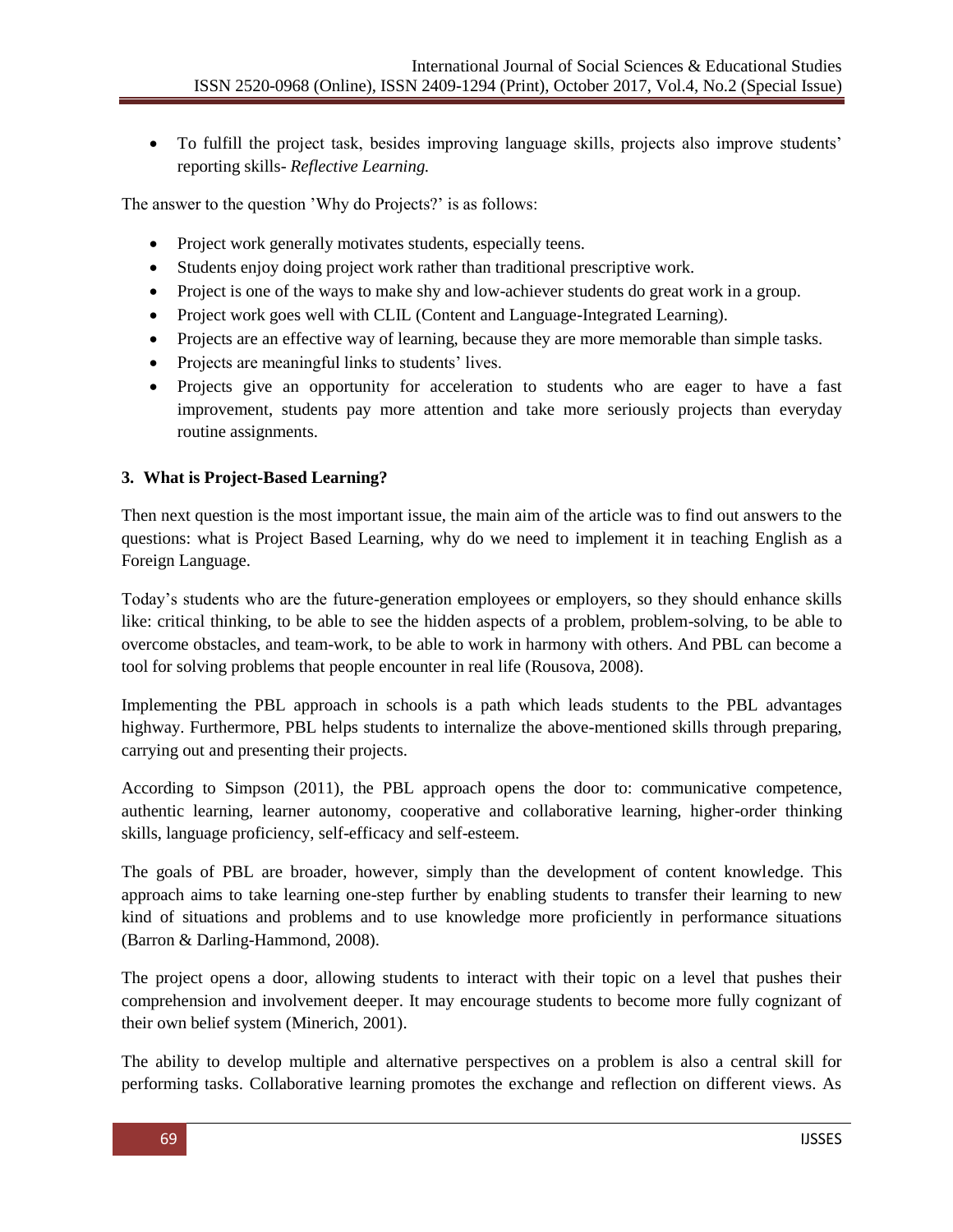project work is often done in teams, learners train their capabilities for team-work and collaboration (Henze & Nejdl, 1998).

PBL places demands on learners and instructors that challenge the traditional practices and support structures of schools. Learning from doing complex, challenging, and authentic projects requires resourcefulness and planning by the student, new forms of knowledge representation in school, expanded mechanisms for collaboration and communication, and support for reflection and authentic assessment (Minerich, 2001).

According to the above definitions, PBL opens the door from disciplinary to authentic life. It assists learners to "get field of study competence". Moreover, it correlates theory with practice.

PBL is often used to teach content-based subjects (mainly, sciences) . However, there is a question about the connection between PBL and EFL/ESL teaching or how the most beneficial aspects of PBL can be used and implemented in EFL/ESL teaching?

## **4. Merits of Using PBL in the ESL/EFL Classroom**

Undoubtedly, our learners as  $21<sup>st</sup>$  century students should be well equipped not only with good English language skills, but also with other necessary skills which current technological and competitive century requires.

According to Edutopia online article *Why is Project-Based Learning Important?* (2007), the old school model of passively learning facts and reciting them out of context is no longer sufficient to prepare students to survive in today"s world. Solving highly complex problems requires that students have both fundamental skills (reading, writing, and math) and 21st century skills (teamwork, problem solving, research gathering, time management, information synthesizing, and utilizing high tech tools). With this combination of skills, students become directors and managers of their learning process, guided and mentored by a skilled teacher.

The required skills include personal and social responsibility, planning, critical thinking, reasoning, and creativity; strong communication skills, both for interpersonal and presentation needs; cross-cultural understanding, visualizing and decision-making, knowing how and when to use technology and choosing the most appropriate tool for the task.

However, we as teachers observe everyday, that TV, the Internet and social media have negative effects on learners" attention and lesson concentration. Nowadays students have deficit of full attention and concentration. They understand and remember less and they have difficulties applying their learning to new contexts. Students cannot resist multitasking, and it is impairing their memory.

Luckily, PBL approach is one of the ways and solutions that can help teachers and students to achieve a high level of concentration and focus on tasks. Furthermore, it is difficult for EFL instructors to make their classes a place where effective learning takes place in an enjoyable way. Students, who sit for hours without movement often complain about classes being 'boring', especially for younger learners, who have a short attention span.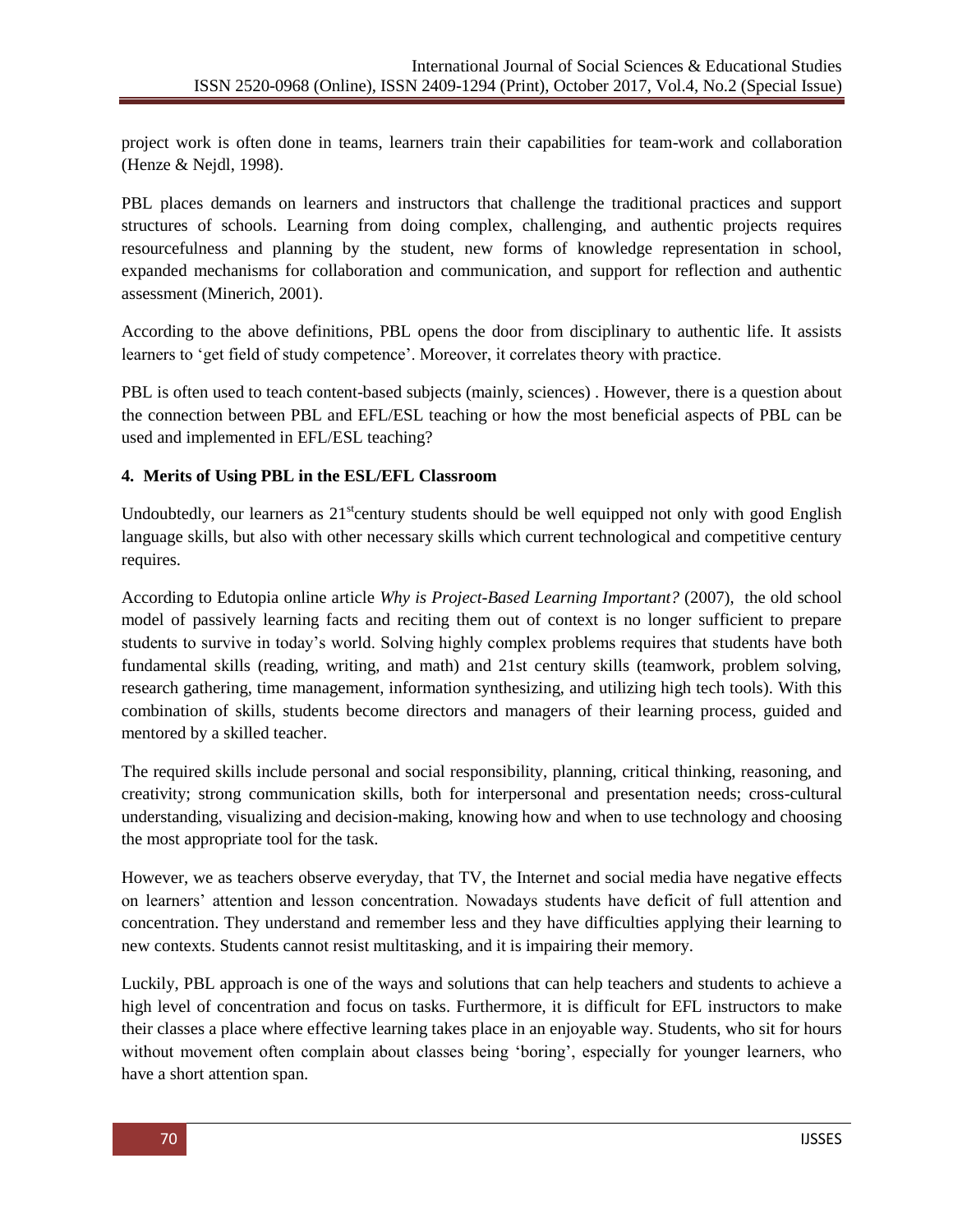### **5. The Advantages and Disadvantages of Project Based Learning Advantages**

#### **5.1 Advantages**

Project-based learning benefits teaching English as a second or foreign language have been widely recognized. Fragoulis (2009) viewed other authors" ideas about the important positive effects of PBL in teaching English as a foreign language. A frequently mentioned benefit is improved language skills. Because students engage in purposeful communication to complete authentic activities, they have the opportunity to use language in a relatively natural context and participate in meaningful activities that require authentic language use (Haines, 1989). Authentic activities refer to activities designed to develop students" thinking and problem- solving skills, which are important in out-of-schools contexts, and to foster learning to learn (Brown et al, 1993).

PBL is based on authentic activities. While activities are anything that students are expected to do beyond getting input through reading or listening, in order to learn, practice, apply, evaluate, or in any other way respond to curricular content (Brophy & Alleman, 1991), authentic activities are tasks with real world relevance and utility that integrate across the curriculum, that provide appropriate levels of complexity, and that allow students to select appropriate levels of difficulty or involvement (Jonassen, 1992). Among other characteristics, authentic activities have real-world relevance, provide the opportunity for students to examine the task from different perspectives, enhance collaboration and reflection, and allow competing solutions and diversity of outcome. In addition, project-based learning provides opportunities for "the natural integration of language skills (Fragoulis, 2009).

The findings in the Simpson"s study, which investigated whether PBL could enhance students" English language skills, indicate that the students further developed their listening and speaking skills while applying the PBL approach. The effect of collaborative learning also greatly influenced students' reading and writing development (Simpson, 2011).

The obvious attraction of PBL is the motivating element, especially for younger learners. Projects bring facts to life. The American educational theorist, John Dewey, wrote: "education is not a preparation for life; education is life itself" (Dewey, 2004, p. 48). Project work allows "life itself" to form part of the classroom and provide hundreds of opportunities for learning. Apart from the fun element, project work involves real life communicative situations, (analyzing, deciding, editing, rejecting, organizing, and delegating) and often involves multi-disciplinary skills, which can be brought from other subjects. All in all, it promotes a higher level of thinking than just learning vocabulary and structures (Bilsborough, 2013).

PBL plays an important role in developing learners' target language for real-life purposes. It helps language students become more competent in the use of the target language and promotes learners' autonomy, centeredness, motivation and integrated skill practice (Sheppard & Stoller, 1995).

PBL has been described as an effective way of engaging in "simultaneous acquisition of language, content and skills" (Beckett & Slater, 2005, p. 108). PBL would, therefore, help language learners relate to the task, to the language in the learners" communicative competence and make the language more relevant to their needs and enable them to communicate and understand the target language"s culture (Hutchinson, 1996).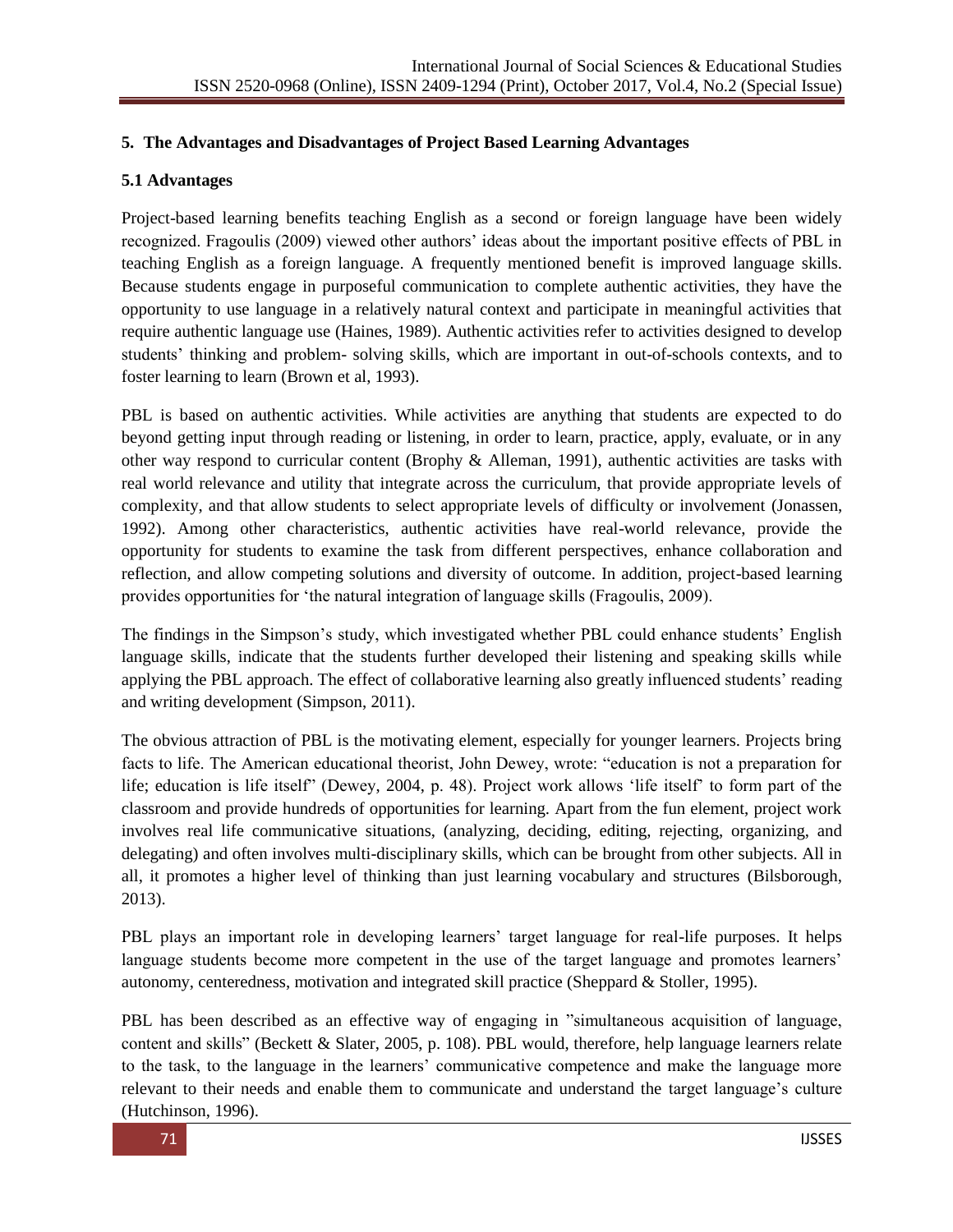Students' team-building skills, which are must-have abilities in the future work environments, easily develop in PBL as a successful project can be fulfilled only in a well-organized teach, with distributed functions and mutual support. Learners are able to observe how their ideas, plans, suggestions and thoughts can be successfully adopted and carried out to fulfill projects. They are more independent than in traditional learning, which helps them to build decision-making abilities. They are also able to interact with each other freely. Students get to know their peers better.

## **5.2 Disadvantages**

Although there are many benefits to PBL, there are also some disadvantages that should be taken into consideration before using this approach in the classroom. Thomas (2001) indicates that there is a considerable amount of work and background research that must occur before projects are implemented in the classroom. Careful management and implementation of the projects is essential for student success. Student activities have to be structured to facilitate students" success and meaningful learning and must be examined on a constant basis as they progress through the project stages. In addition, PBL is taxing for many teachers and can increase the time spent on classroom preparation and assessment twofold (Marx, Blumenfeld, Krajcik, & Soloway, 1997).

Independent as it seems, PBL may get stuck without teacher"s tactful guidance (recommendations on where to find resources, what kind of resources are reliable, how to sum up the collected data, etc.). If teachers are not properly trained or equipped with needed skills and abilities, they might not be able to help their students learn key concepts effectively.

As PBL requires teamwork, some disagreements or clashes may happen, and conceivably, it may be difficult for teachers to detect and realize these features in the implementation of PBL. It is hard to assess how much each learner contributes to a group project, which could mean that while some students are learning and trying to work, others are taking the easy way out and letting their peers do the mental heavy lifting. Parents might struggle to fathom and determine how best to help their students or they might not have sufficient education to be able to show the way or to support students.

Furthermore, students may not be inspired to complete their projects. Lack of interest or motivation will lead them astray in the World Wide Web, and they may get distracted. Accessing inappropriate or irrelevant material may also pose a problem. Teachers must prepare for all sorts of problems and eventualities, including methods to get students back on track.

### **6. Teacher & Student Roles in PBL**

At the end of 21<sup>st</sup> century, the teacher's role no longer includes just delivering instruction or expecting students to repeat facts on tests. Instead, it is to offer resources that help students investigate and develop content purposefully and creatively.

Being a teacher is one of the most important and demanding professions. Regardless of the time or social system, teachers come just after parents to help children integrate into society, to gain necessary knowledge, skills, abilities, attitudes, to arouse interests and to establish the sense of moral and cultural values.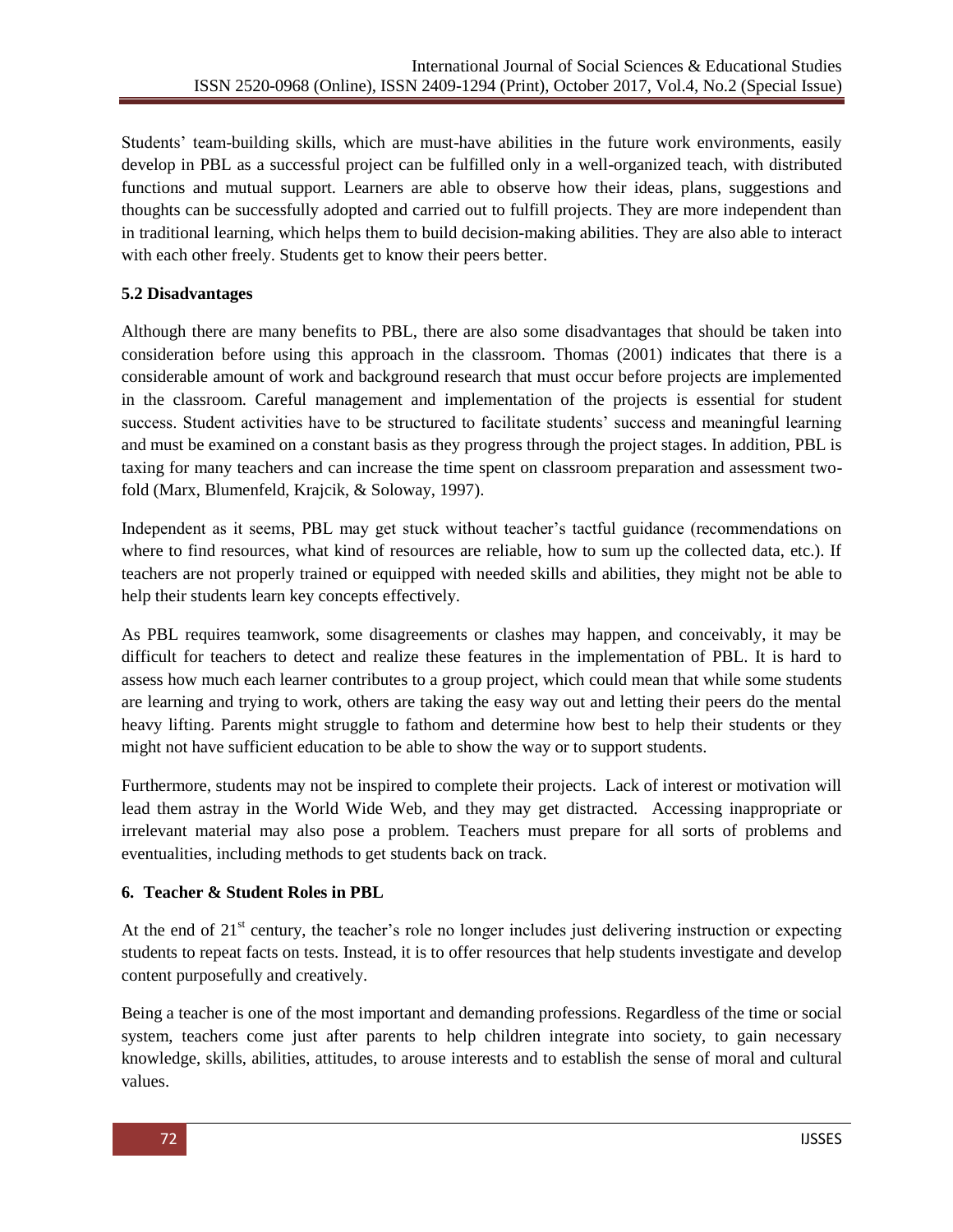Methodology books enumerate many roles of a teacher, including that of a manager, organizer, controller, prompter, assessor, participant, resource and investigator. The last one deserves further attention because of the constant development and improvement that is connected with this role. After several years of teaching, the job might fall into a dry and uninspiring routine, and a teaching style becomes rigid and mechanical. A teacher may completely burn out. Regular self-reflection should help avoid this situation. It is suggested that a reflective teacher with a flexible approach is innovative, creative, and open to new trends and methods. One possible guideline how to "keep out of the way" is definitely applying PBL, which is so inspiring and student–oriented. A special attention devoted to the division of rights and responsibilities gives evidence of a democratic essence of PBL.

A few general observations concerning teacher"s role in PBL are described in Haines (1989). The largest single factor in successful project work is the teacher's belief in and commitment to this approach. Then it must be ensured that students are mature enough to work in this way and prepared thoroughly in advance. This also includes the ability of self- and peer-correction. Haines explains that, while projects are in progress, the teacher should act as a reference source, alongside dictionaries and grammar books. By contrast, toward the end students need to realize that accuracy is important to the communicative effectiveness of their work, and the end-product language should be as accurate as possible.

Project-Based Learning Handbook by Markham (2003) defines teacher"s role as follows: "At the heart of successful PBL is teacher's ability to support and direct students. This requires instructional, organizational, interpersonal and communication skills, as well as the ability to define the agenda for the class and push a project through to a successful conclusion. It also includes being sensitive to the fact that students finish work at different rates, with different abilities, aptitudes, and learning styles". Overall, PBL requires the teacher to adopt a new, enthusiastic attitude, to acquire a wide range of skills and to leave the traditional supreme position. It might be said that "*leadership' is replaced by 'partnership'* in PBL. Going back to the idea of CLL (Community Language Learning), the teacher should really act as a counsellor, an assistant, an adviser or a consultant, being prepared to give advice and help with overcoming all difficulties and obstacles. It is his /her duty to coordinate and facilitate the whole process.

## **7. PBL in Fezalar Educational Institutions**

### **7.1 Background**

Fezalar Educational Institutions (2014) is a network of private schools in Iraq opened in 1994. They are currently serving approximately 14,000 students in 33 different campuses. It has also involved Ishik University since 2008.

In Fezalar Educational Institutions, teachers communicate with students even more than parents, because students spend more time with their teachers than with their parents. From 8:00 (a.m.) until 15(p.m.), they have lesson time, then guidance lessons, guidance activities and programs. The communication language in these extracurricular activities is generally English. On Saturdays, there are extra English courses, PET, KET and FCE official exams preparation courses and practice for the Olympiad (Young Communicators-Fezalar Educational Institutions interschool English Language Competition). Our teachers are not only English or subject-matter teachers; they are also advisors and guides of students.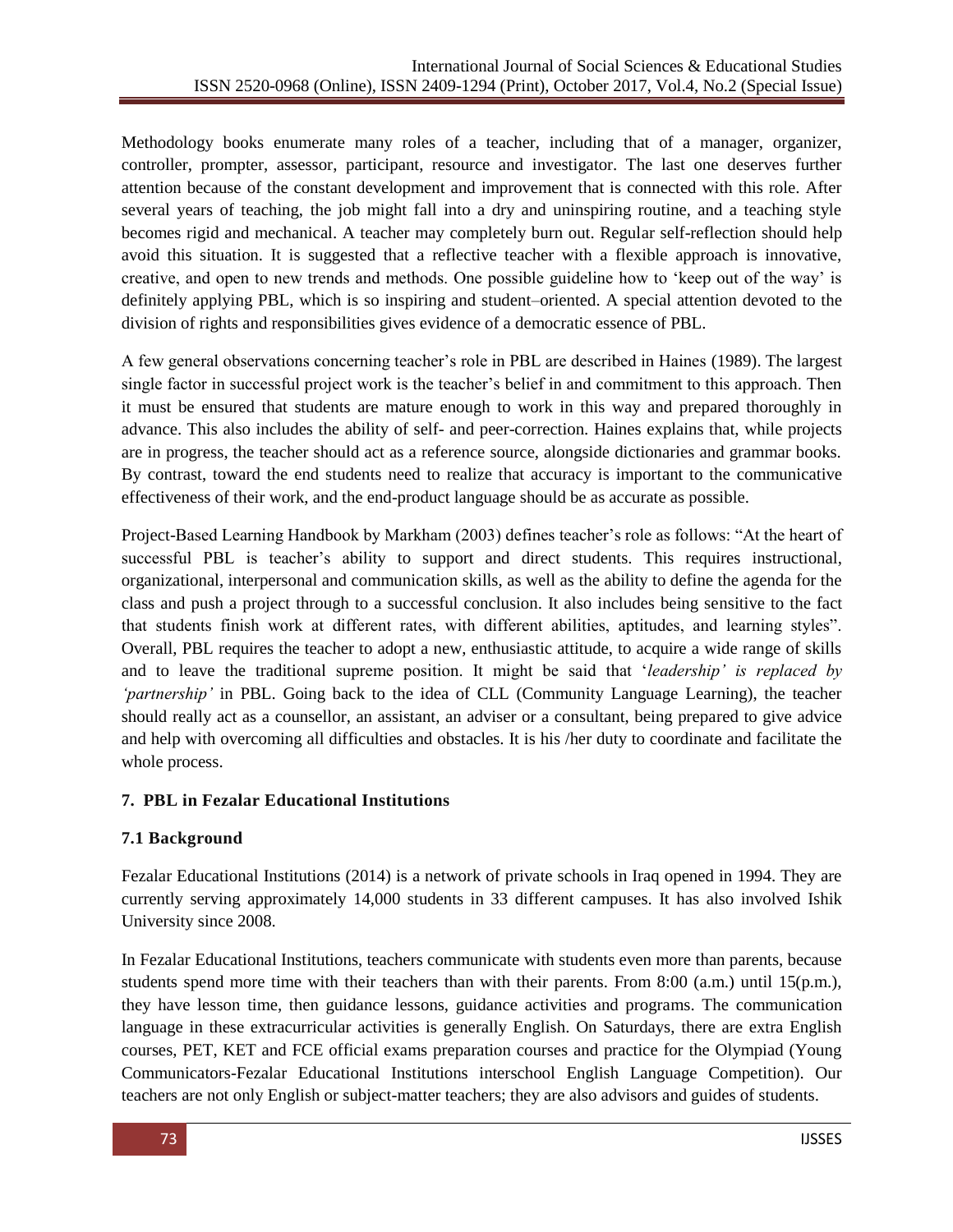Iraqi students generally have rote memorization learning styles. They can memorize a long vocabulary list, texts, reading parts, and even writing samples. They also prefer to do drills. But all these are mostly forgotten not long thereafter, as the activities are not meaningful for them. A teacher-centered approach to learning is mostly dominant in Iraq. The above learning style and approach do have their benefits, but, at the same time, they create great obstacles in providing a critical thinking atmosphere for learners. Henceforth, Fezalar Educational Institutions try to improve the education system by using piloting PBL in primary school and TTC (Teacher Training Courses). Furthermore, PBL books are used in secondary schools (Hutchinson, 2009). Moreover, Fezalar carry out assessment not through only traditional exams, but also through Cambridge English Language Assessment Tests such as:

KET – Key English Test for (Secondary Prep-Classes and High Prep-Classes)

PET- Preliminary English Test for (7, 8 Grades)

FCE- First Certificate in English for (10,11 Grades)

IELTS - International English Language Testing System (for teachers)

The success in Cambridge English Exam provides Fezalar students with an internationally recognized certificate showing the level they attained in English. Hence, Fezalar aims to make our students successful in these tests and up-to-date teaching methods, instead of using deeply teacher-centered approaches, like rote learning and memorization. Fezalar Educational Institutions have introduced, in particular, Project Based Learning.

In Fezalar, PBL implementation is connected with Ali Chavdar (Educational Coordinator of Fezalar Educational Institutions) who suggested to Mehmet Agpak (Fezalar Teacher Professional Development Center Coordinator) to try PBL in Fezalar. It was first implemented in Briyati Primary School in 2012- 2013 educational year for teaching English, in 2013-2014 the project went on, involving teachers of other subjects as well. According to my interview that I held, implementation was considered successful by administrators of Fezalar, parents, and teachers. This enabled Fezalar to introduce PBL all 33 schools, to teach various subjects, including English. Of course, to be really effective, this experience needed a scientific investigation.

### **7.2 Method**

Therefore, I decided to hold an interview with the initiator of PBL approach in Fezalar Educational Institutions Ali Chavdar (he agreed to mention his name). The interview involved such issues as getting information, materials, teachers" feedback. Ali Chavdar is at the same time is one of the co-authors of dozens of educational math books in English used in Turkish schools all over the world.

The researcher used qualitative instrument- semi-structured interview not to limit the respondent and allow him to discuss some issues that researcher may not have considered beforehand. The interview was conducted in the interviewee"s native language in order to allow the interviewee to express his opinions easily. The interview was also recorded, transcribed, then translated and checked by a native speaker, instructor from Ishik University (his 2014 TOEFL score is 107) and by my PhD supervisor.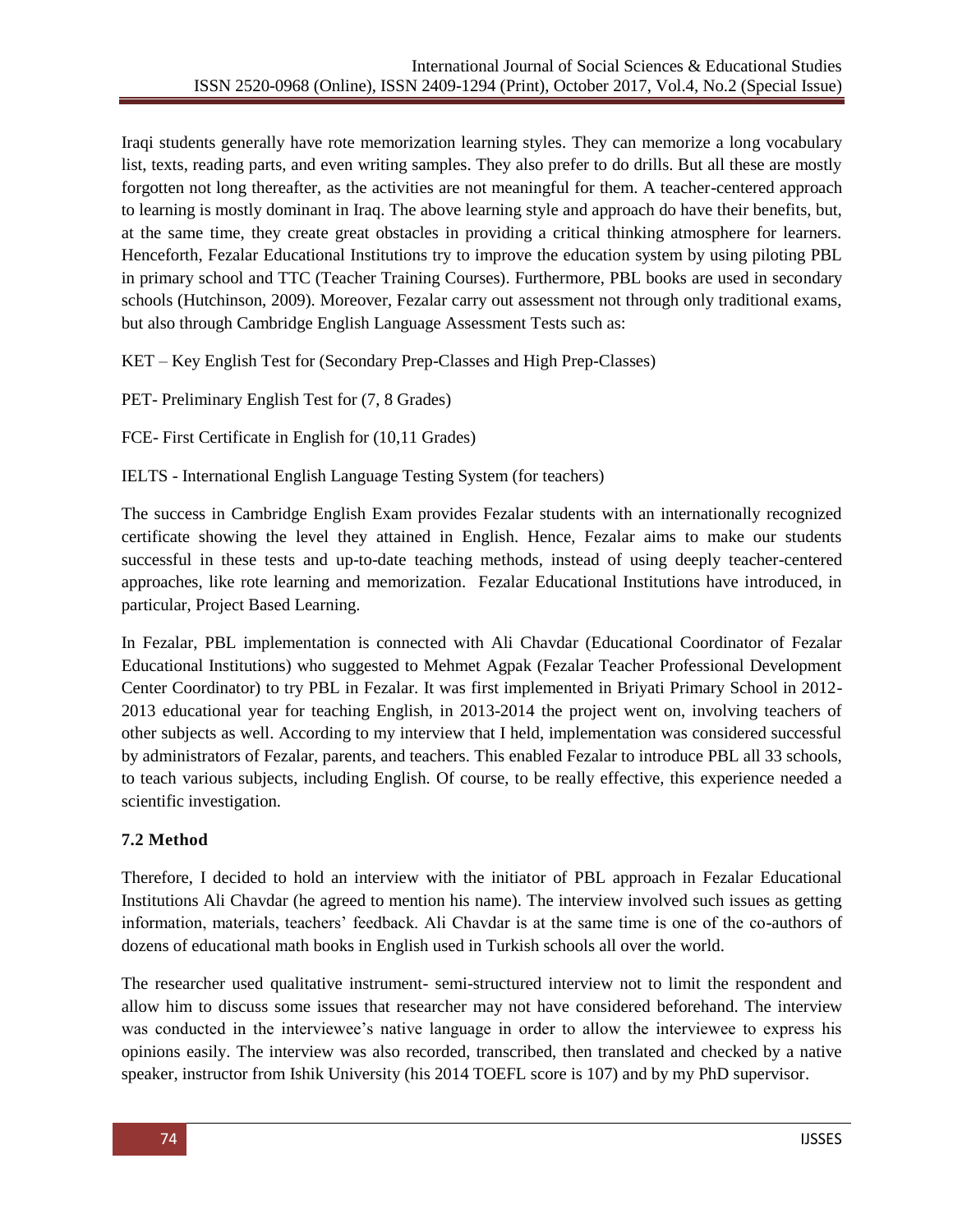#### 1. Why did Fezalar decide to implement PBL?

Ali Chavdar: The educational system in Iraq is generally based on rote memorization. Students often get high marks in quizzes, final exams and even in matriculation exams by memorizing books word by word. Moreover, students were literally memorizing quantitative subjects like math, physics, and chemistry where students are usually required to use their logic. As Fezalar Institutions, we realized that teacher-centered and memorization dominant education system is a big drawback and obstacle for students" social, technological and educational development. One of the aims of Fezalar Education Institutions is to increase students' high-order thinking, such as critical thinking, creativity and teamworking skills.

The biggest obstacle in the PBL implementation in our schools might be our students" educational background. They usually come from a system they could get the highest grades with rote memorization. Thus, projects might be considered as a time-wasting activity.

2. Do you think it is possible to overcome this obstacle?

Ali Chavdar: In Iraq, a mandatory exam is held in the end of the 12th grade of High School, and the whole system of education is like preparation to this exam. In such conditions the implementation of PBL in the last level of High school is too hard. Students start learning required topics and easily start memorizing questions, which are asked at matriculation. To change the situation, PBL should not be separate from the curriculum, but become part of it. Then students will not only successfully pass the exam, but also develop a high-level autonomy in the learning process, so necessary during the rest of life.

### 3. What are advantages and disadvantages of PBL in Fezalar?

Ali Chavdar: At Fezalar we have not encountered with any grave problems. However, PBL implementation has brought countless advantages:

a. Students learn how to work systematically by doing project work. At the beginning, the teacher supports students, and then students start doing it by themselves. They start, proceed and are able to fulfill the task. It means through the years of PBL implementation, students will be able to bring their tasks to completion by him/herself with less help of teachers and family. In fact, at the end of High School, students who are in PBL teaching approach solve problems more easily. They know how to start, to progress and complete any task from the beginning until the end.

b. Teachers, school administration, parents and students collectively participate in the implementation of PBL. It is not only team-work between students. Sometimes students need their parents' help. Doing a project is connected with the home and the outside. Altogether, internal and external aspects are under the umbrella of the education process.

c. School environment becomes more attractive visually with students" projects exhibited in the school building. Furthermore, exhibited projects help students learn through the work of their peers.

4. Above you mentioned school administration contributions, what are they?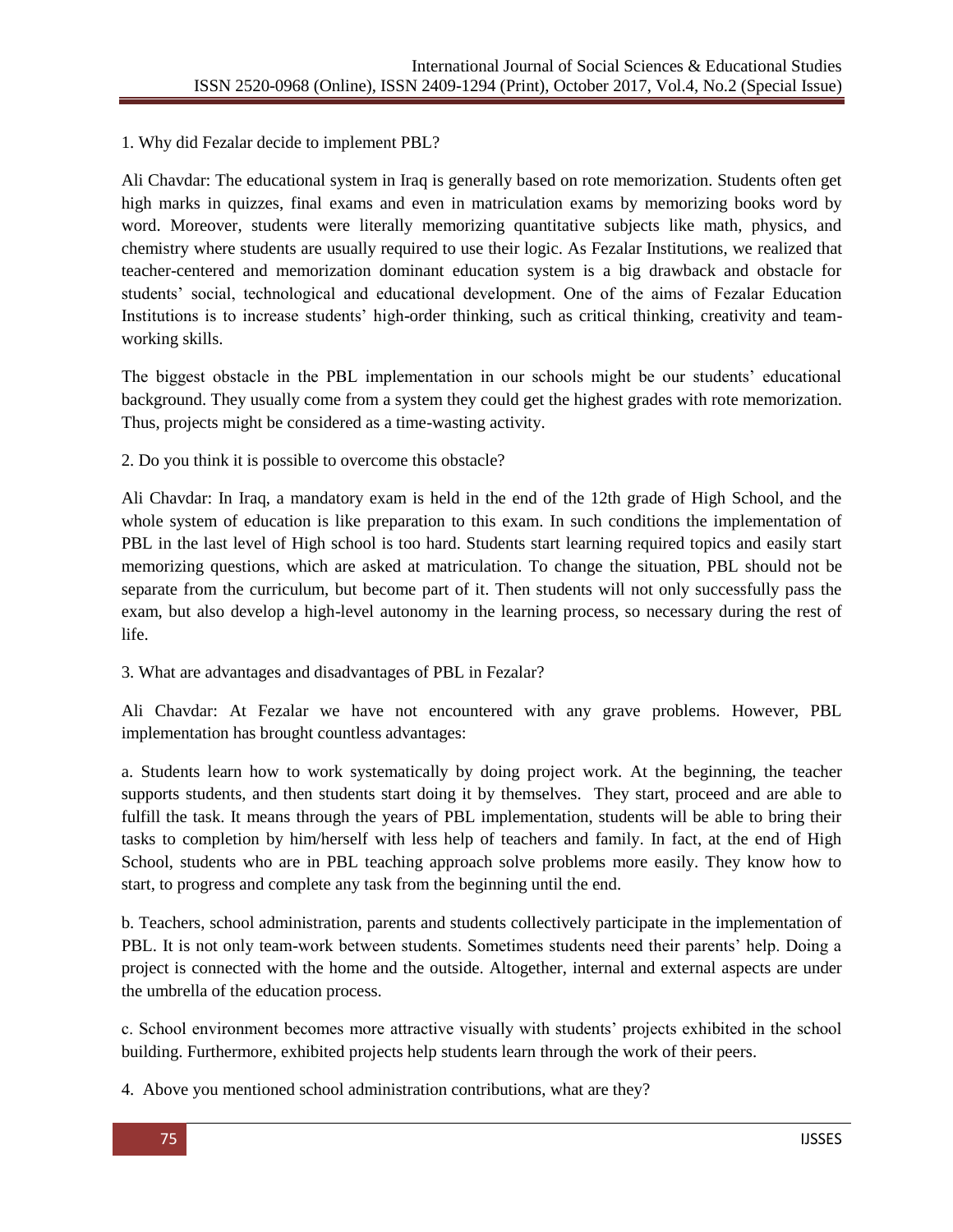Ali Chavdar: The school administration assigns the available space for PBL implementation, provides opportunities, classes designed for Project-based learning, students" desks, teachers" table, boards, pasteboards and colorful papers. Facilities are provided for PBL implementation. Before PBL implementation, classes were small, lessons were handled in a monolog way. So after this project, in Fezalar the classrooms have become wider and bigger for Project Based Learning. In addition, administration tries to be in constant engagement with parents.

5. What are parents" reflections about PBL implementation?

Ali Chavdar: I want to use my own daughter as an example, Aliye Naile Chavdar. At the 1st and 2nd classes, she was in school teaching in the traditional way, where the education approach was teachercentered and lessons were handled in a monologue way. In the 3rd grade, she moved to a school applying PBL. As parents, we immediately realized differences and effects. She used to go to school reluctantly, but now, she is highly enthusiastic to go to school.

6. What is the reason of being so highly motivated?

Because my daughter has entered a more colorful and interesting world with interesting materials, like scissors, colorful papers, pasteboards, and kits. My daughter's homework generally used to be writing some tasks. However, with PBL, the style of homework has changed.

7. So, can we say that PBL is more successful in Primary Schools?

Ali Chavdar: PBL is especially successful in Primary Schools, but, for each age, proper projects can be adapted. Furthermore, those students who are in PBL, have participated in International Projects" Competitions and have been awarded more than 40 medals. That it is the accomplishment of PBL implementation in our schools.

8. What is the effect of PBL implementation in English Language Teaching programs in our schools?

Ali Chavdar; currently the books that we use for English Language Teaching are Project Based Learning Books (Oxford University Press), Project 1, 2, 3- Preparatory Class, Project 4- Grade 7, and Project 5- Grade 8.

Hence, we have to implement PBL, and these books help us quit the old style of teaching the English language. Moreover, this year our implementation of PBL showed its success in International exams (KET, PET, FCE). The general exam average of Fezalar Educational Institutions students have become higher since we started the application of PBL. Moreover, as teacher and parent feedback shows that our students demonstrate their communicative competence during their abroad trips.

## **8. Discussion**

The current study showed that PBL implementation was successful in Fezalar Educational Institutions Primary and Secondary Schools. According to Ali Chavdar, Educational Coordinator of Fezalar Educational Institutions, the implementation had countless advantages.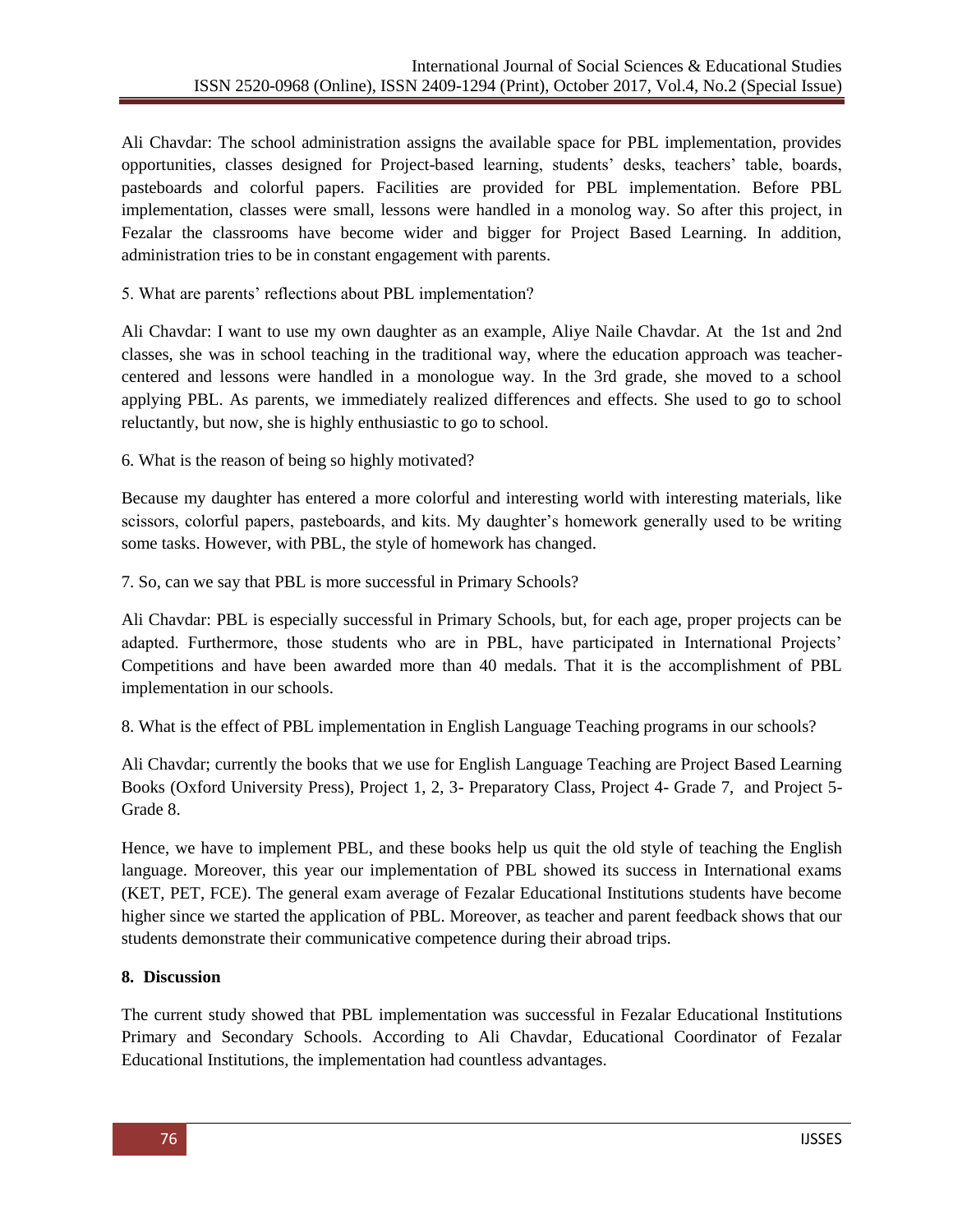Teachers report that students not only enhanced their language skills, but also their social communicative skills. Furthermore, PBL implementation distinguishes Fezalar by shifting students away from the standard classroom monolog and dominant rote-memorization system towards modern real-life context and analytical, critical, synthesis thinking. In addition to this application, Fezalar Institutions cultivate among their learners not only improved English Language skills, but also more important abilities, such as: the ability to plan, start, systematically do, fulfill the task and be able to present it in a proper way. These skills will help them not only to survive, but also to go ahead confidently in this competitive and relentless 21st century.

## **9. Conclusion**

The administration believed that the implementation of PBL was appropriate for schools of Fezalar. The project can help students recognize their own English ability and improve English language skills in real life contexts. Moreover, with PBL implementation, students' monotone and dull school life becomes more colorful and attractive and PBL incentivizes and motivates students.

## **10. Recommendations and Next Step**

There are some points worth considering. The suggestions are:

- PBL can and should be applied in order to develop students' higher-order cognitive skills, cooperative skills, the ability to deal with real-life problems.
- In EFL classes, besides these life skills, PBL helps to improve language (listening, speaking, reading, and writing skills, with their pronunciation, vocabulary and grammar components). It permits to use authentic language materials and improves communication skills.
- PBL provides a cross-disciplinary approach, due to which the subjects studied at school are not simply separate subjects, but the bases for dealing with problems that arise in various spheres of life.
- The observation over PBL application and the interview held pointed out that PBL has been quite successful in Primary and Secondary Schools of Fezalar, but encountered some hindrances high grade students,  $12<sup>th</sup>$  grade of high school students. The reason for this is that in Iraq education system the  $12<sup>th</sup>$  grade is perceived as a year of memorizing exam questions, so the students were not motivated to be involved in time-consuming projects. It is essential that school not simply prepares students to pass exams and get a school certificate and probably become a university student, but gives an opportunity to students to have peer-work, team-work by doing projects which would assist to reduce students stress and anxiety and prepare them for solving life problems.
- PBL, to be effective, should become part of the curriculum.

Further studies, of course, are needed, which may focus on implementing PBL both at school and at higher education institutions, on measuring its efficiency, on selecting topics adequate for various student ages, and on finding ways to overcome its disadvantages. The efficiency of PBL compared to traditional education also has to be studied by quantitative methods.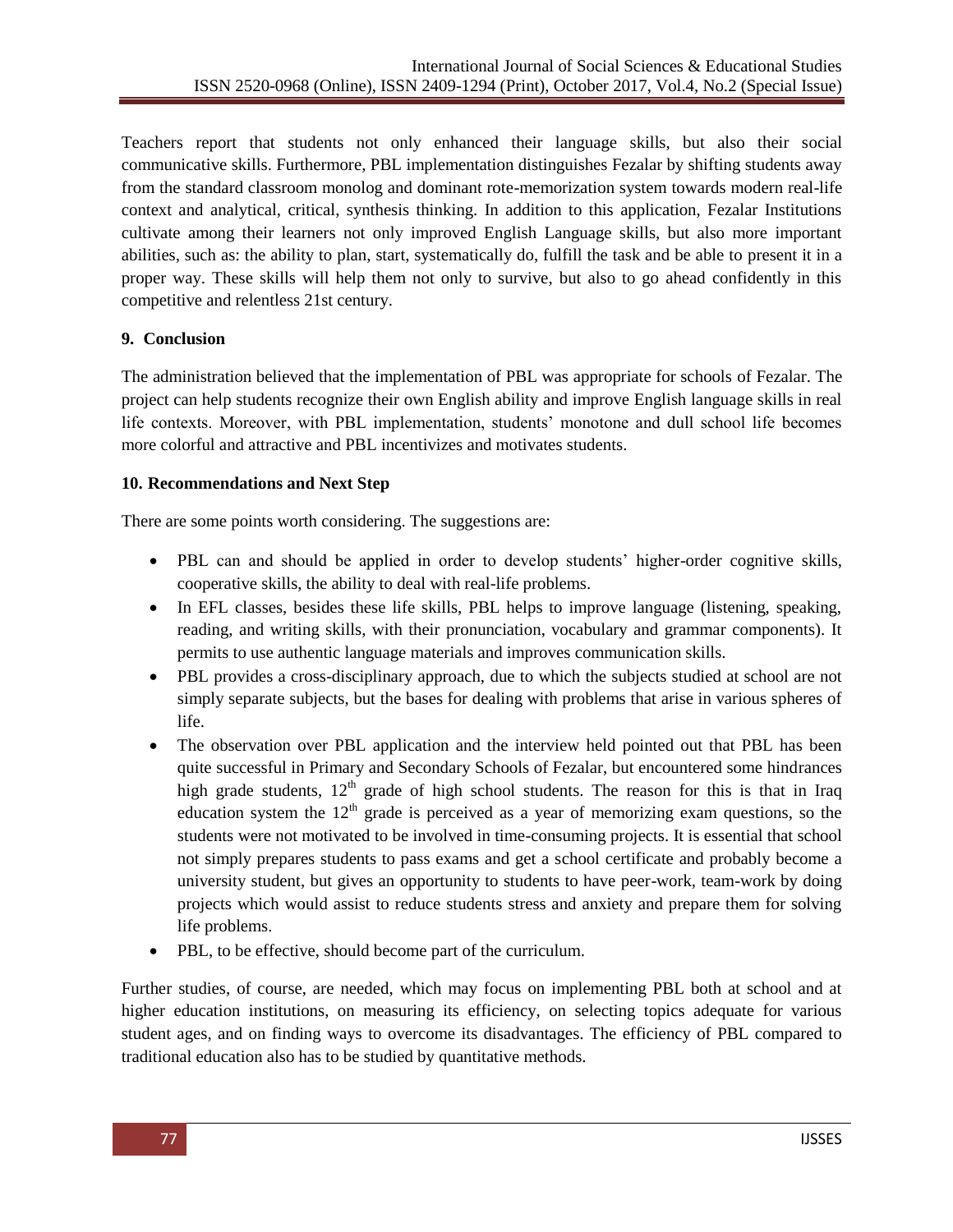#### **References**

- Agustina, L. (2012). *Project-Based Learning*. Jurnal Linguistik Terapan. Retrieved on 31 October, 2014 from: http://jlt-polinema.org/?tag=project-based-learning.
- Beckett, G. H., & Slater, T. (2005). The project framework: A tool for language, content, and skills integration. *ELT journal,* 59(2), 108-116.
- Bilsborough, K. (2013). TBL and PBL: Two Learner-centred Approaches. Retrieved on April 4, 2015 from https://www.teachingenglish.org.uk/article/tbl-pbl-two-learner-centred-approaches
- Bransford, J. D., & Stein, B. S. (1984). *The Ideal Problem Solver. A Guide for Improving Thinking, Learning, and Creativity. A Series of Books in Psychology.* New York: W.H. Freeman.
- Barron, B. and Darling-Hammond, L.. (2008). Teaching for Meaningfu Learning:A Review of Research on Inquiry-Based and Copperative Learning. In R. Furger (Ed.) *Edutopia*, p. 2-3.
- Brophy, J., & Alleman, J. (1991). Activities as instructional tools: A framework for analysis and evaluation. *Educational researcher, 20*(4), 9-23.
- Brown, A., L., Ash, D., Rutherford, M., Nakagawa, K., Gordon, A., & Campione, J., C. (1993). Distributed expertise in the classroom. In G. Salomon (Ed.), *Distributed Cognitions: Psychological and Educational Considerations* (p. 188-228). Cambridge: Cambridge University Press.
- Collins, A., Brown, J. S., & Newman, S. E. (1989). Cognitive apprenticeship: Teaching the crafts of reading, writing, and mathematics. Knowing, learning, and instruction: *Essays in honor of Robert Glaser, 1*8, 32-42.
- Dewey, J. (2004). *Democracy and education.* New York: Courier Dover Publications.
- Fezalar Educational Institutions. (2014). Retrieved on April 4, 2015 from http://www.fezalar.org/
- Fragoulis, I. (2009). Project-Based Learning in the teaching of English as A Foreign Language in Greek primary schools: From theory to practice. *English Language Teaching, 2*(3), 113-114.
- Haines, S. (1989). *Projects for the EFL Classroom: Resource Material for Teachers.* Walton-on-Thames, UK: Nelson.
- Henze, N., & Nejdl, W. (1998). A web-based learning environment: Applying constructivist teaching concepts in virtual learning environments. In *The Virtual Campus* (pp. 63-77). Springer
- Hutchinson, T. (1996). *Hotline: Intermediate. Workbook.* Oxford: Oxford University Press.
- Hutchinson, T. (2009a). *Project 1.* Oxford: Oxford University Press.
- Hutchinson, T. (2009b). *Project 2.* Oxford: Oxford University Press.
- Hutchinson, T. (2009c). *Project 3.* Oxford: Oxford University Press.
- Hutchinson, T. (2009d). *Project 4.* Oxford:Oxford University Press.
- Hutchinson, T. (2009e). *Project 5.* Oxford: Oxford University Press.
- Jonassen, D.H. (1992). Evaluating Constructivistic Learning. In Duffy, T.M. & Jonassen, D. H. (Eds.). *Constructivism and the Technology of Instruction: A Conversation. Hillsdale: Lawrence Erlbaum,* p. 137-148.
- Ke, L. (2010). Project-based college English: An approach to teaching non-English majors. *Chinese Journal of Applied Linguistics,* 33 (4), 99-112.
- Markham, T. (2003). *Project-based Learning Handbook [on line].* Buck Institute for Education *.*  Available from:. Retrieved on April 4, 2015, from: http://www.bie.org
- Marx, R. W., Blumenfeld, P. C., Krajcik, J. S., & Soloway, E. (1997). Enacting project-based science. *The Elementary School Lournal*, 97 (4), 341-358.
- Minerich, A. A. (2001). *Publication Projects with ESL\ EFL Students:A Handbook for Teachers.* Vermont: Adams State College.
- Rousová, V. (2008). Project-based Learning: Halloween Party. MA thesis. Brno (Czech Republic): Mazarikova University.
- Sheppard, K., & Stoller, F. L. (1995). Guidelines for the integration of student projects into ESP classrooms. *In English Teaching Forum*, 33, 10-15.